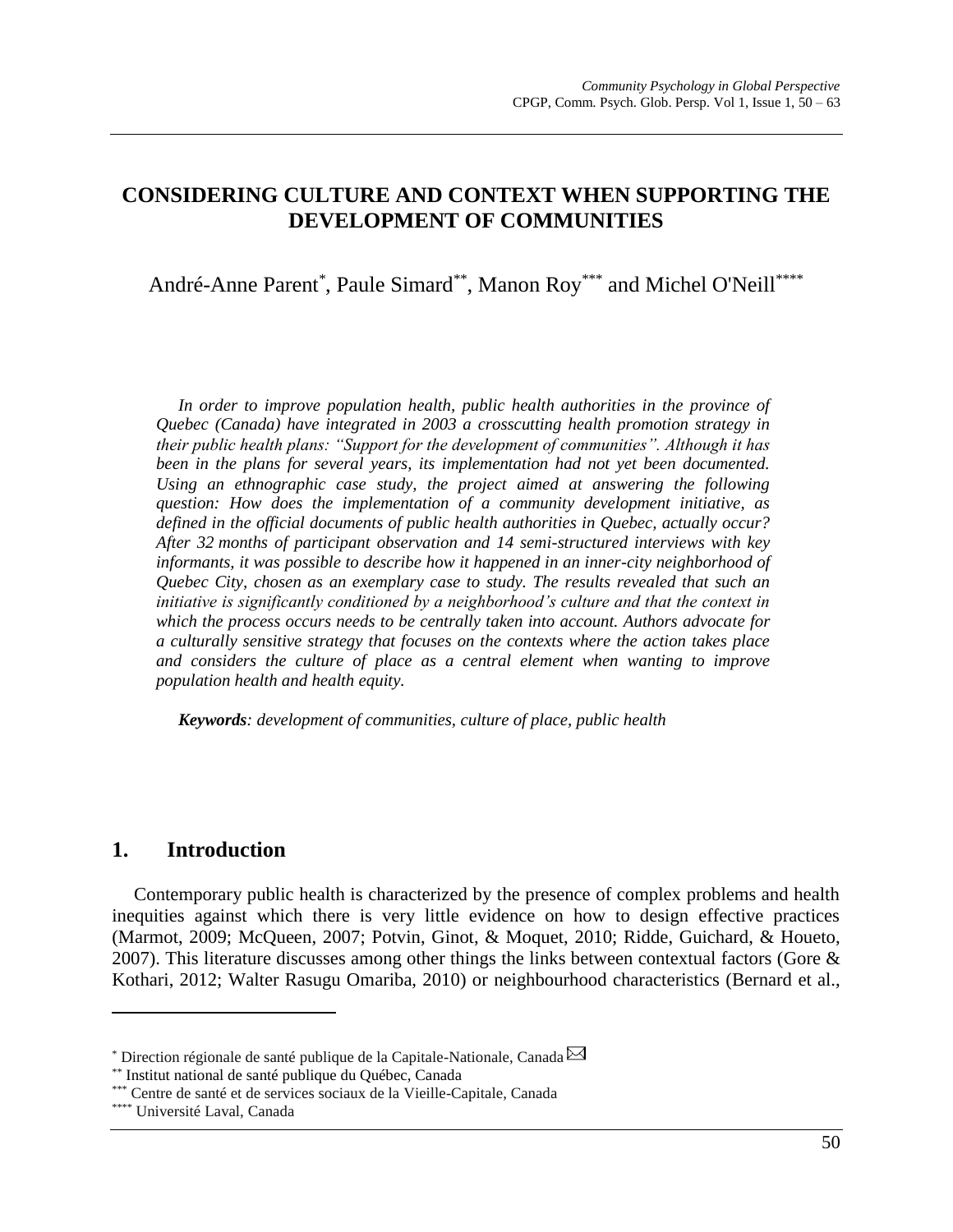[2007;](#page-11-2) [Bilger & Carrieri, 2013\)](#page-11-3) and the health status of populations [\(Collins, Hayes, & Oliver,](#page-11-4)  [2009\)](#page-11-4), as well as the links between some health determinants such as income, occupation or level of education and population health status [\(Sacker, Wiggins, & Bartley, 2006;](#page-12-2) [Wilson, Eyles,](#page-13-1)  [Elliott, & Keller-Olaman, 2009\)](#page-13-1). Context is often treated as a nuisance, addressed mainly if it compromises implementation fidelity or program outcomes [\(Poland, Frohlich, & Cargo,](#page-12-3) 2008) or if it impacts upon health status. In fact, many authors consider that a majority of public health interventions still target individual determinants instead of structural ones and few aim the reduction of health inequities [\(Cohen & Schuchter, 2012;](#page-11-5) [O'Campo, 2012;](#page-12-4) [Ridde et al., 2007;](#page-12-1) [Robinson, 2005\)](#page-12-5).

Despite this, other fields of intervention have put the notion of context to use. The field of community psychology, for example, extensively uses the notion of psychological sense of community to discuss how contexts can influence well-being [\(Mannarini, Rochira, & Talò, 2014;](#page-11-6) [O'Connor, 2013\)](#page-12-6). O'Connor [\(2013\)](#page-12-6) reported that interventions that focus intentionally or unintentionally on creating a sense of community and social capital can foster local, pragmatic, inclusive forms of community. Community development has also massively invested the notion of context. Here context is synonym of place, as presented in the definition of community development: "networks of actors engaged in activities through associations in a place" [\(Wilkinson, 1991, in Robinson & Green, 2011,](#page-12-7) p. 2). One can thus consider that community development takes into account the context when a community intervention is undertaken. Actually, community development generally focuses on social relationships that are defined by territory or place rather than interests, as it generally involves residents in activities designed to improve their personal and collective quality of life [\(Robinson & Green, 2011\)](#page-12-7).

Poland, Lehoux, Holmes and Andrews [\(2005\)](#page-12-8) present the notion of context in terms of *culture of place.* They consider that the notion of place is often treated descriptively, as a locus or 'container' for health and health-care activities and is undertheorized and rarely explicit [\(Poland](#page-12-3)  [et al., 2008;](#page-12-3) [Poland et al., 2005\)](#page-12-8). They consider that "a distinctive culture of place emerges from the pragmatic and routinized interactions between engaged participants and social processes" [\(Poland et al., 2005,](#page-12-8) p. 172). Language, meaning, experience and subjectivity are thus included in the culture of place. This concept is presented as particularly useful to understand the specific feel of a place and inform policy or practice.

Finally, the anthropologist Massé [\(1995\)](#page-11-7) considers cultural factors when addressing public health programs. He believes that public health, after many decades of health education and preventive medicine, can now integrate the notion of culture in various health promotion strategies and act upon economic, social and cultural determinants of health problems. However, he also considers there is still a long way to go before we can fully understand the complex intermingling of elements that constitute culture and society.

## **2. Background**

In this article, we discuss an innovative health promotion strategy underway in Quebec, Canada, that breaks with the classical tradition of public health as just criticized and is rather consistent with the community psychology and community development postures presented above. Inspired by the international Healthy Cities movement [\(De Leeuw, Duhl, & O'Neill,](#page-11-8)  [2010\)](#page-11-8) and the Ottawa Charter for Health Promotion [\(WHO, 1986\)](#page-13-2), Quebec public health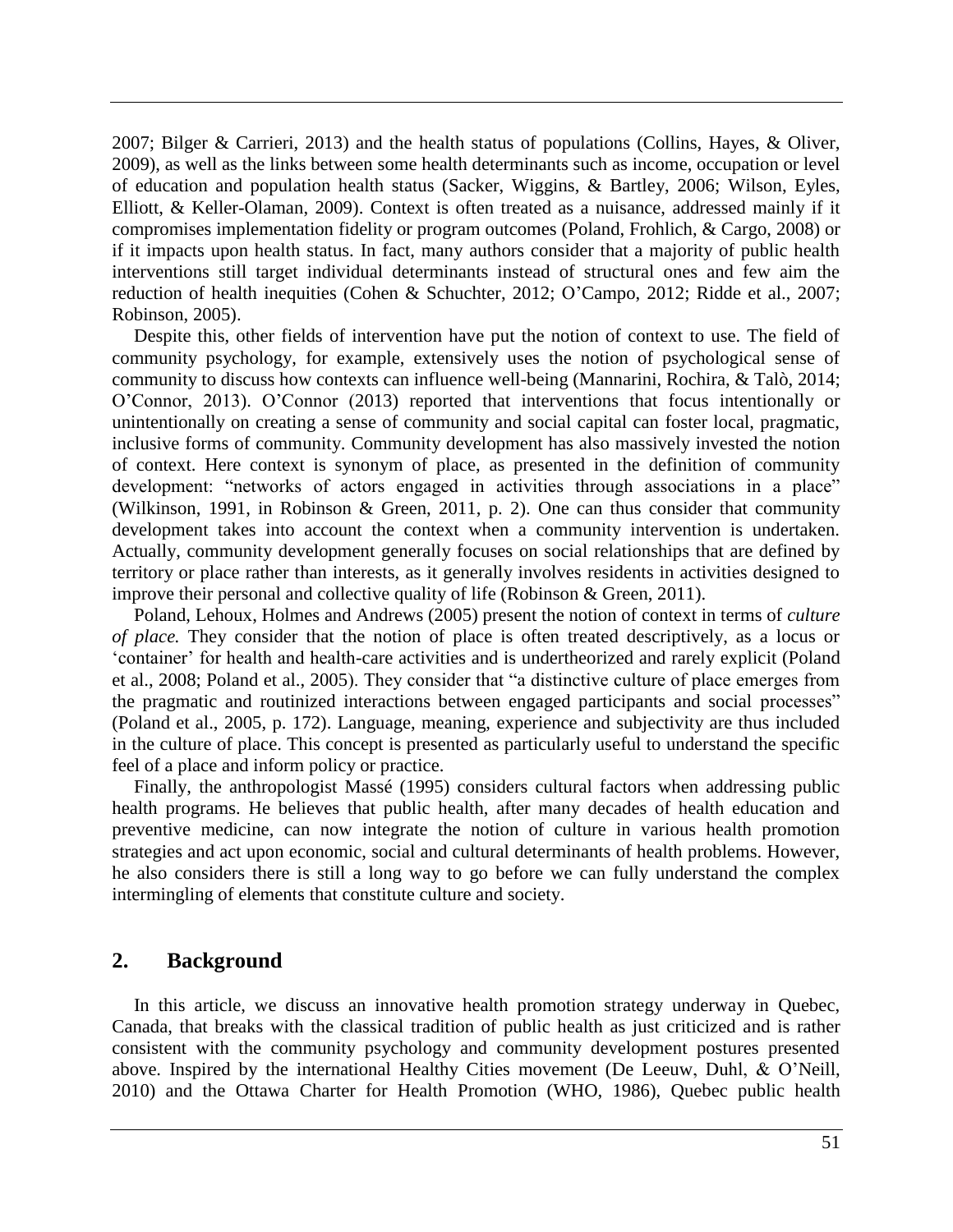authorities adopted in 2003 a strategy entitled "support for the development of communities (SDC)" [\(MSSS, 2008\)](#page-11-9). Facilitated by the presence of community organizers in Quebec's health and social services who have long practiced local development and community development [\(Rothman, Erlich, & Tropman, 2001;](#page-12-9) [Robinson & Green, 2011\)](#page-12-7), this strategy could be unique to Quebec. Indeed, no other example of such a strategy formally integrated into a national public health program and aimed at improving population health by interventions at various levels, from the local to the national, has been identified [\(Robinson, 2005\)](#page-12-5). Since its inception in 2003, SDC has been inscribed into numerous regional and local public health action plans. As the strategy is an approach rather than a program, the *Institut national de santé publique,* Quebec's provincial expertise centre in public health, has published in 2002 a document that identifies five key principles that should guide SDC interventions [\(Leroux & Ninacs, 2002\)](#page-11-10):

- participation of individuals and local communities,
- empowerment,
- consensus-building and partnership,
- reduction of poverty and inequities, and
- harmonization and promotion of healthy public policies.

Within a geographical community, a SDC initiative is expected to mobilize a large number of actors around shared goals, determined by the community for the purpose of improving its health and living conditions [\(Delisle, 2012;](#page-11-11) [Leroux & Ninacs, 2002\)](#page-11-10). Reducing health inequities and acting on the social determinants of health are implicit goals of any SDC initiative [\(Parent,](#page-12-10)  [O'Neill, Roy, & Simard, 2012\)](#page-12-10). Such an initiative can be conceptualized as an integration of multiple social spaces where actors meet, develop and implement actions to change their living conditions and hence participate in improving the health status of the population. It requires joint action and coordination among actors who control the systems through which the resources necessary to improve living conditions are accessible [\(Aubry & Potvin, 2012\)](#page-10-0). Thus, resources are implicit to any context in which a SDC initiative is implemented.

In order to better document the implementation process underlying SDC, which had never been done even if the strategy was promoted and encouraged for years by Quebec public health authorities, as well as identify the challenges inherent to it, an ethnographic case study was conducted in a neighbourhood of Quebec City, retained because it was an exemplary case of such implementation. The main objective was to answer the following questions: How does a community development initiative, as defined in the official documents of public health authorities in Quebec, actually occur? What are the challenges involved and the changes brought by this approach?

## **3. Method**

The research team considered that a case study, using an ethnographic approach, would help highlight and understand the process involved in putting in place a SDC initiative according to the key principles proposed in the public health documents. Since ethnography allows an intense observation of a phenomenon in a real context, it would help describe the "routine practices" [\(Atkinson, Coffey, Delamont, Lofland, & Lofland, 2007\)](#page-10-1) of all actors involved in the SDC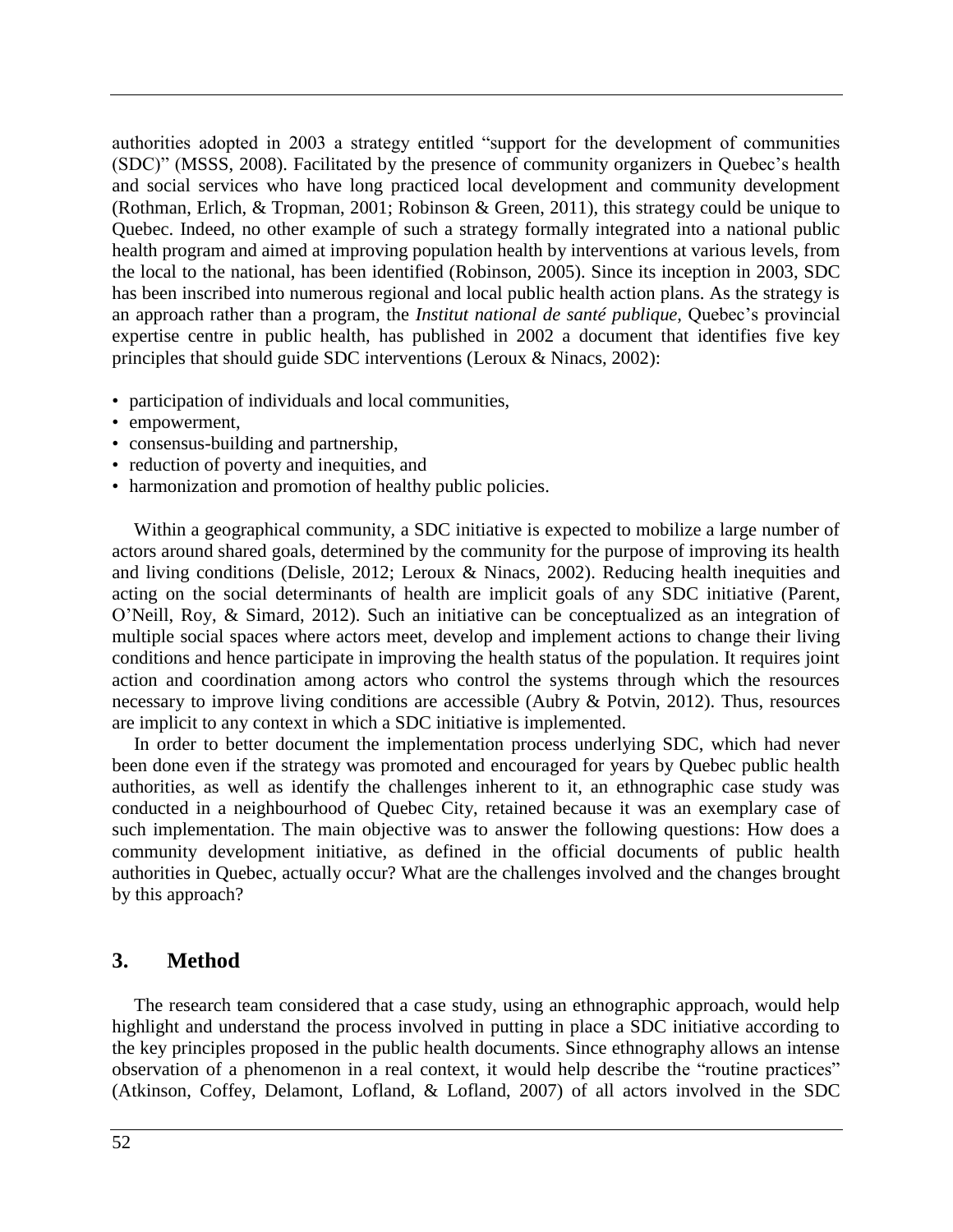experience. Indeed, ethnography forces one to pay close attention to the social processes involved by favoring the discovery of everyday realities and paying particular attention to people's experience in search of an understanding of the interior (Burawoy et al., [2000;](#page-11-12) [Welzel-](#page-13-0)[Lang & Filiod, 1993\)](#page-13-0).

Using techniques commonly employed in ethnography, the first author of this article, a former community organizer, undertook 32 months of participant observation of the SDC initiative in Stadacona between the months of March 2010 and October 2012. During that period, she participated in all steering group meetings ( $n = 23$ ), which lasted an average of 120 minutes. The steering group was composed of 10 to 12 people, who participated variably depending on the period. She also attended four activities organized by the group in the community, two Christmas dinners, one Neighbours Day celebration, and one meeting with the municipal councilor. Such direct observation was used to compile the fullest possible information on the processes being experimented.

The SDC initiative put in place by Stadacona citizens and community workers was supported by a community organizer working for the local health and social services centre (HSSC). HSSCs are a network of public facilities unique to Quebec which covers its whole territory. Their mission consists of providing curative and preventive health care services as well as individual social services and community organization activities. Community organizers, whose purpose is to support community action, have been professionally involved in these facilities since their creation in the early 1970s. Most of them are trained in social work and specialized in community organizing [\(Parent et al., 2012;](#page-12-10) [Parent, 2014\)](#page-12-11). Note that participants in the community asked that the neighbourhood be formally identified in order to be able to inform others of the effort invested in this study.

After almost one year of participant observation, all citizens  $(n = 5)$  (except for one citizen who found the exercise too difficult) and community workers  $(n = 5)$  involved in the initiative's steering group since March 2011 participated in semi-structured individual interviews that were held between January and March 2012. Interviews were also done with the HSSC community organizer  $(n = 1)$  and key actors in the community  $(n = 3)$  who were managers of local non-profit organizations or community leaders. The latters did not participate in the initiative's meetings but had an influence on its process and were selected after consulting the steering group when looking for key community people. The interview grid was structured according to four themes: the implementation of the SDC process in the community, the role each interviewee played in it, changes made to the usual way of doing things and elements facilitating or impeding the success of this type of strategy. Interviews were held in the homes of citizens or at participants' workplaces, lasted on average 49 minutes and were transcribed verbatim.

As a complementary data collection mechanism, a logbook was used to record observations and reflections. A logbook is a common way to embrace the "self" and integrate personal biography in qualitative research [\(Coffey, 2002\)](#page-11-13). It helped to stimulate reflexivity and document the personal involvement of the first author [\(Roth, 2005\)](#page-12-12). It was structured as proposed by Baribeau [\(2005\)](#page-10-2), which states that all descriptive data, reflections and personal analysis should be recorded in the logbook. Since the first author had been a community organizer, autoethnographic data was also integrated. Coffey [\(2002\)](#page-11-13) considers that such data reworks dichotomies between subjectivity and objectivity, autobiography and culture, the social and the self. The logbook, which totals about 60 pages written by hand, was held for two years at a variable rate, depending on the activities carried out and the intensity of the reflection periods. The data contained in the logbook highlighted the links between descriptive and reflective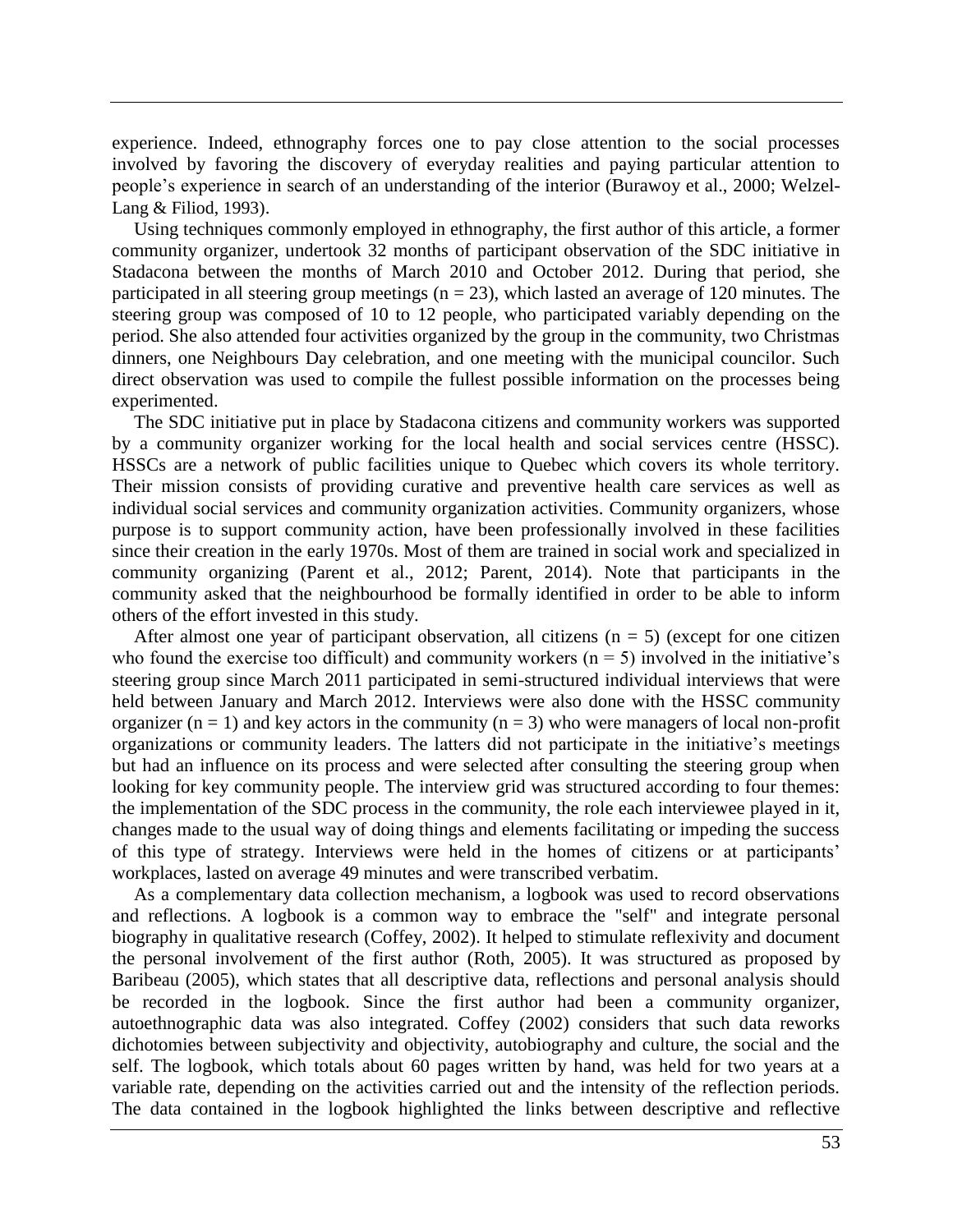aspects.

Data analysis of interviews was done with a general inductive method (Blais & Martineau, [2006;](#page-11-14) [Thomas, 2006;](#page-12-13) [Saldana, 2011\)](#page-12-14) using the NVivo9 software. This method helps to reduce data following a specific set of procedures, so one can make sense of raw data and set forth categories that will develop new research knowledge. More specifically, it allows to: 1) summarize raw data; 2) link the study goals with categories stemming from the analysis; and 3) organize these categories in a coherent framework [\(Blais & Martineau, 2006\)](#page-11-14). Following this logic, raw data was coded into NVivo9 by the first author. Data was initially condensed into themes, which were then grouped into categories, based on research questions. Main categories were analyzed with the HSSC community organizer. Results were then double checked by other team members. This approach facilitated the summary of data and helped researchers establish links between research objectives and categories that emerged from the analysis. As presented by Thomas [\(2006\)](#page-12-13), these categories were then organized in a consistent framework, which allowed the team to answer the research questions.

The ethics committees of the CSSS de la Vieille-Capitale and the Université Laval approved the research protocol.

## **4. Results**

Three main categories related to the themes that structured the interviews emerged from analysis and are used below to present the results: the context underlying the emergence of the SDC process, elements that facilitated or impeded the initiative and finally, the role participants played in the SDC initiative in Stadacona.

#### *4.1. Context underlying the emergence of SDC in Stadacona*

All through the interviews, participants have underlined the importance of considering the sociological history of a community when initiating a SDC initiative. They reported that the community of Stadacona, a financially disadvantaged area in down town Quebec City, has a strong feeling of belonging, which is reflected in the relationship between citizens. Observation of the situation, as noted in the logbook, also suggests a strong neighbourhood identity connected to the old parochial divisions.

Stadacona was poorer than the other parishes. It was also a question of large families, they would come and live in Stadacona more often, although nowadays, it's all mixed up, but at the time... I try to understand and explain but it's not that palpable, but there was a difference. Which one? It's not easy but concerning poverty, it was more obvious in Stadacona. So, there was a certain feeling of belonging to the parish, something parochial (Key actor, participant 11, free translation).

It also has a history of charity, mostly organized by the catholic parish which used to be the significant territorial division up to the 1960's, and of mutual aid initiatives spanning several decades; this is still coloring the interactions between citizens and community organizations as of today. Participants recall that prior to the implementation of SDC, non-profit organizations in the neighbourhood already offered food distribution services, free snacks for kids being helped with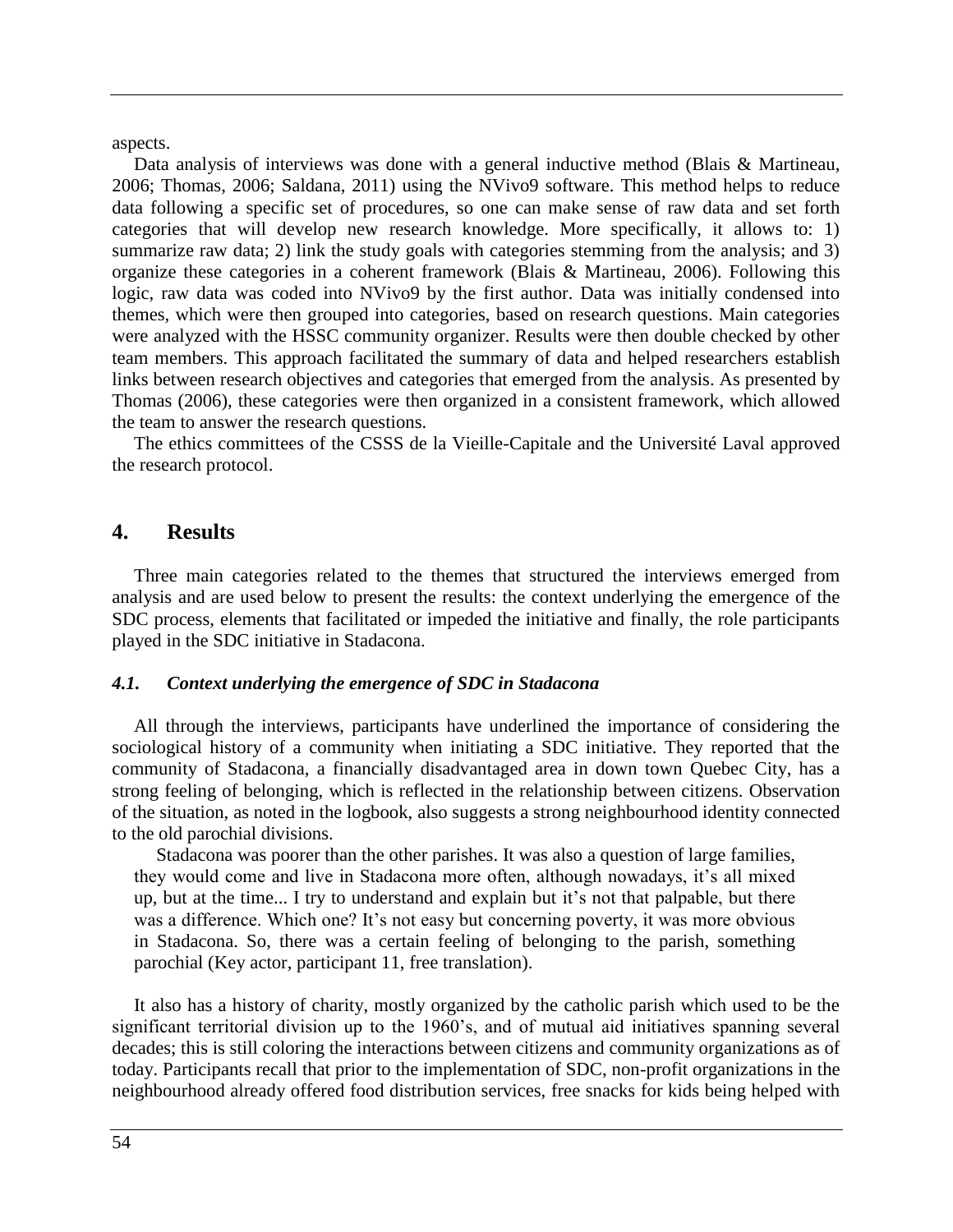their homework, welcoming activities for new residents in subsidized low income housing facilities, etc. In 2007, local citizens and non-profit organizations partnered to raise the issue of vandalism in their community. It was then that a more structured process in the neighbourhood began on which SDC could later build on.

Between 2007 and 2009, three new projects emerged of that partnership. The goal of the first, entitled *Stadacona moves this summer* (free translation), was to reduce vandalism by rallying youth and informing them of local resources, first during the summer and then during the whole year. The goal of the second project, *SecureFood* (free translation), was to encourage people to become more food self-sufficient through involvement in a group project. The goal of the third project, *Women United in their Differences* (free translation), was to break down the isolation of women in the neighbourhood. The HSSC's community organizer was involved in all three projects but each one was financed on an *ad hoc* basis through different institutional funds, foundations and fundraising activities. Although they often relied on the same partners in the community, they worked independently from each other. "The need to pool our efforts originated there. Similar problems were experienced by each of the three projects" (Community worker, participant 6, free translation).

In 2010, the SDC process was initiated in the neighbourhood when the HSSC's community organizer attempted to link the three projects, which all needed financing and premises to conduct their activities. It was then that a SDC steering group composed of citizens, community workers associated with the three projects and the HSSC's community organizer began to meet regularly, on a monthly basis, as of March 2010. Committee members gave themselves the mandate to work together and share resources in order to improve living conditions in the neighbourhood. Through social activities organized in the community, they came to know each other, overcome their mistrust of each other and develop joint endeavours. "People are really proud of their neighborhood and it is not easy to get them to open up. (…). It took a lot of time to get them to move forward, to open up." (Key actor, participant 12, free translation). "It began with activities. The people decided to get to know one another through activities they organized each season" (Community worker, participant 9, free translation).

### *4.2. Elements facilitating or impeding the success of the SDC initiative in Stadacona.*

All the interviewees felt that the SDC initiative provided a place for different community actors to interact and met their need of working together. It broke down their isolation, created ties, led to additional networking and encouraged information sharing. They also said it forced them to have a better sociological understanding of the community. Through activities, the process created bonds of trust and encouraged citizen involvement in the community. It led citizens to learn new skills: speak in public, develop self-confidence and participate in shared decision making, thereby encouraging the exercise of collective power. "It's a way to get involved, and involvement, you never know where it can bring you. So that's it, you just have to be ready and get on board" (Citizen, participant 2, free translation). "It's in my blood to participate in activities. I feel good here, I feel very involved, I am a volunteer here, a volunteer there. It makes me proud and it's an experience for me" (Citizen, participant 4, free translation).

The process also obliged all actors to develop a more comprehensive view of the community and to look beyond traditional community projects associated with specific problems or clienteles. In a SDC process, interviewees believed that local community workers and the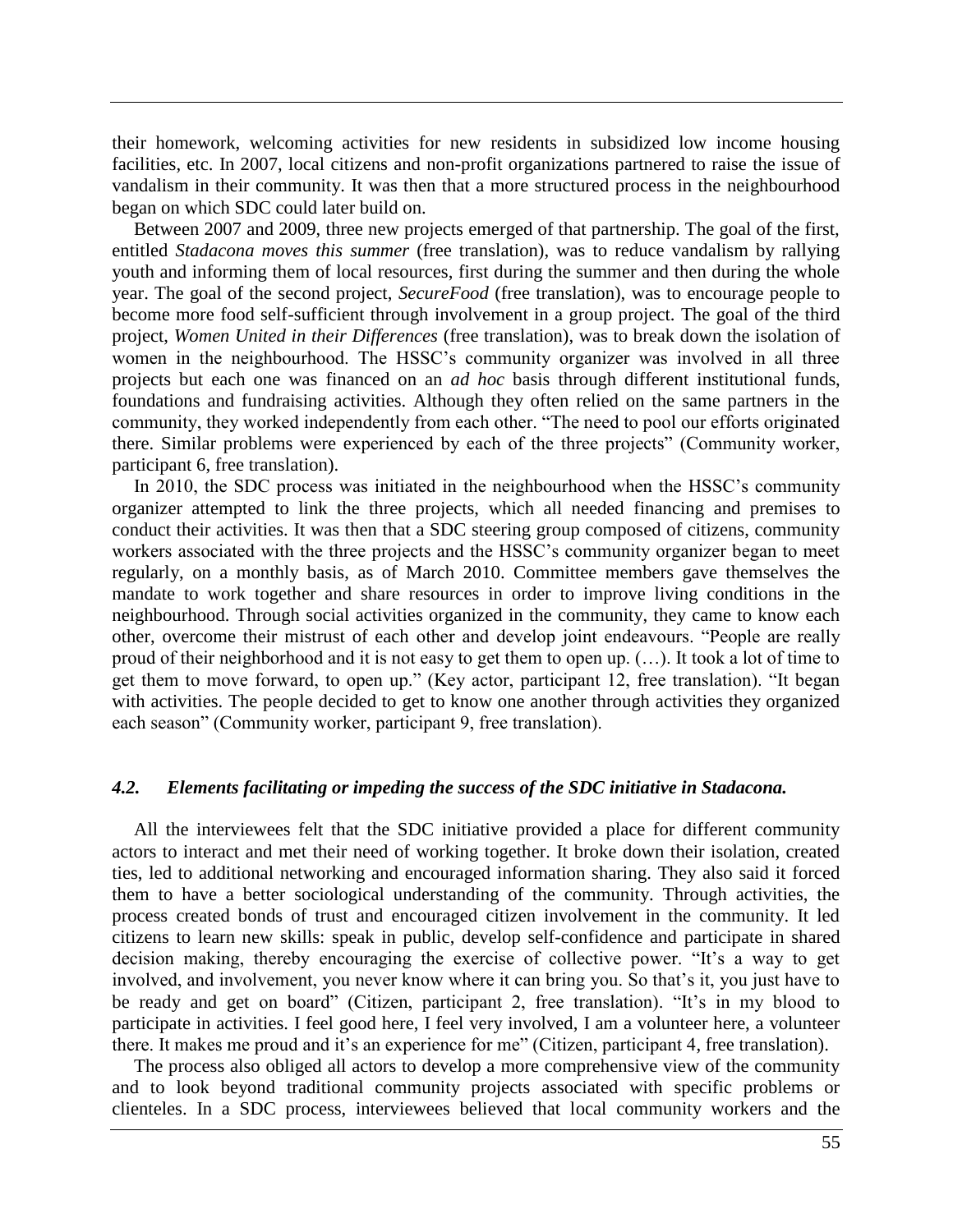community organizer from the HSSC have to be present in the community in order to mobilize the greatest possible number of citizens and partners. It means they have to leave, now more than ever, their offices. "You need people that know the community sociologically speaking, people that know the place" (Citizen, participant 5, free translation).

[With SDC], you need to be more respectful, we're always so but it supposes to go beyond… It needs to come from the grassroots, from people that live there, because the project 'Stadacona moves', if we had…. We've tried in the past, to tell people: here are the services and go to them… (Key actor, participant 11, free translation).

Although the consultation mechanisms led by community workers helped multiply contacts with citizens, broaden project bases and develop financing opportunities, the citizens encountered in our interviews felt that partners involved should have been identified by citizens only and chosen on the basis of the projects or problems they desired to work on. They also felt that intervention goals should be determined in terms of citizens' needs and play a structuring role in the community. In this respect, neighbourhood festivities were perceived by community workers as transitory interventions. They considered that their work should eventually lead to the creation of permanent infrastructures and development of services to improve living conditions for the population.

To date, activities are directed at festivities and outings. Well that's fine, I mean it's good to socialize and get to know one another and there will surely be unsuspected impacts. However, if the goal is truly community development, I think structural changes must be made within the community (Community worker, participant 7, free translation).

Time was identified by all the participants as a key issue for SDC in two ways: The process requires time and takes time. Time is needed for participants to get to know one another, but also to learn more about the community and its many realities. Time is also essential for participants to develop the feeling of being able to face the problems encountered. As the SDC process is both individual and collective, the leader must be able to wait for the right moment for participants to commit further. Indeed, this was the main challenge faced by the HSSC's community organizer: the fear of rushing participants cohabited with the fear of not pushing forward quickly enough so that there might not be sufficient concrete action to sustain participation. In this respect, the participants were of the opinion that the benefits of a SDC process would not be reaped before at least two years of collective work. Our observations also point in that direction; after 32 months of participant observation, we felt the group was at a turning point. Indeed, after the meeting with the municipal councillor, new activities, based on the needs expressed at the meeting, were organized. These activities were more structured and addressed issues such as traffic, sense of security and walkability. "With the work of three groups together, we had to move from "us" to "together." (...) The aim was to create a collective "us" within the three projects and among the people gravitating around them" (Community worker, participant 6, free translation).

Financing is also a crucial aspect of SDC. There are few earmarked sources of funding for SDC in itself, and no funding exists for activities or projects emerging from it. Likewise, the very existence of the community groups associated with the process is precarious because they do not receive core funding. The main source of their income originates from governmental funds associated with specific activities for which funding is limited in time. Fundraising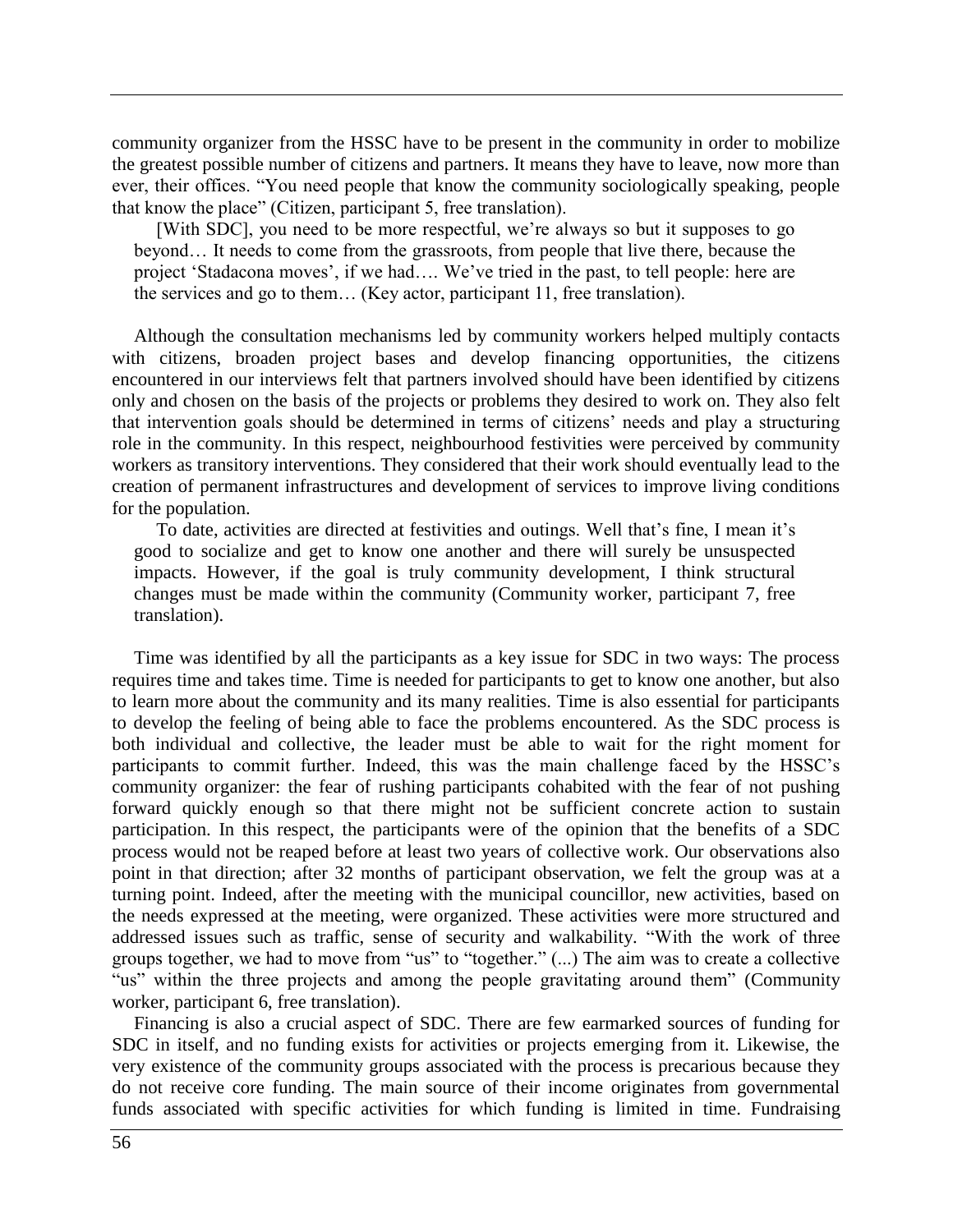activities and contributions from philanthropic foundations provide occasional additional funding. Funding being the biggest issue, it was discussed at every meeting but it seemed as if it was mainly the responsibility of the HSSC community organizer since he was the one writing the application grants. Nonetheless, the availability of financial resources was the principal issue connected with the success of the SDC process for all the participants that were encountered.

In any case, our group is basically just surviving; we are constantly operating in survival mode. The group financial situation is not particularly rosy and we continue to wait for answers. Of course we will continue the process as long as we can, but if we were to receive no further funding, well the process, I don't know whether or not it will fall to the wayside (Community worker, participant 7, free translation).

#### *4.3. The role each interviewee played in the SDC initiative*

According to participants in this study, the role of the committee was to bring together the different actors in the community in order to improve the quality of life in the neighbourhood. More specifically, they believed that community workers associated with the process were the guardians of civic participation. Interviewees conferred upon these workers the role of mobilizing and supporting citizens, organizing activities to break down the isolation of individuals, provide leadership in the community and serve as the voice of citizens in appropriate circumstances.

On the other hand, citizens, community workers and key actors expected the HSSC's community organizer to be present in the community, participate in activities and projects underway as well as share the values of the community and organizations present. They also used many terms to qualify the key role of that person which they found decisive: coordinate, lead, rally, structure, guide, supervise and support. Not only must he bring together and organize all the partners and citizens, but he is expected more than anybody else to provide "technical" support, including helping to secure financing, preparing the agenda and the minutes of meetings as well as ensuring the follow-up between meetings. They also believed that the community organizer must have a "macro" or global view of the community, create links with other projects within the territory of the HSSC and build bridges with other HSSC services. The community organizer was also expected to interact with politicians and other community decision makers and finally, he had to represent the community in the process, and not the institution that employs him. More specifically, in the opinion of the community workers encountered, it is this aspect in particular that distinguishes them from the community organizer, even if some may have the same educational background. They consider that he is not there to represent the HSSC or the health sector: he is there for the community. "The HSSC community organizer is responsible for the more macro approach with the partners (...). His vision of the situation must be to assemble all these people together and then create ties" (Community worker, participant 9, free translation).

The role of the community organizer is to bring together everyone and all the projects. (...) Theoretically, the HSSC's community organizer belongs to the population; the HSSC is for the entire population, not just for the participants (Community worker, participant 8, free translation).

Interestingly, citizens did not assign themselves a specific role in the initiative. They describe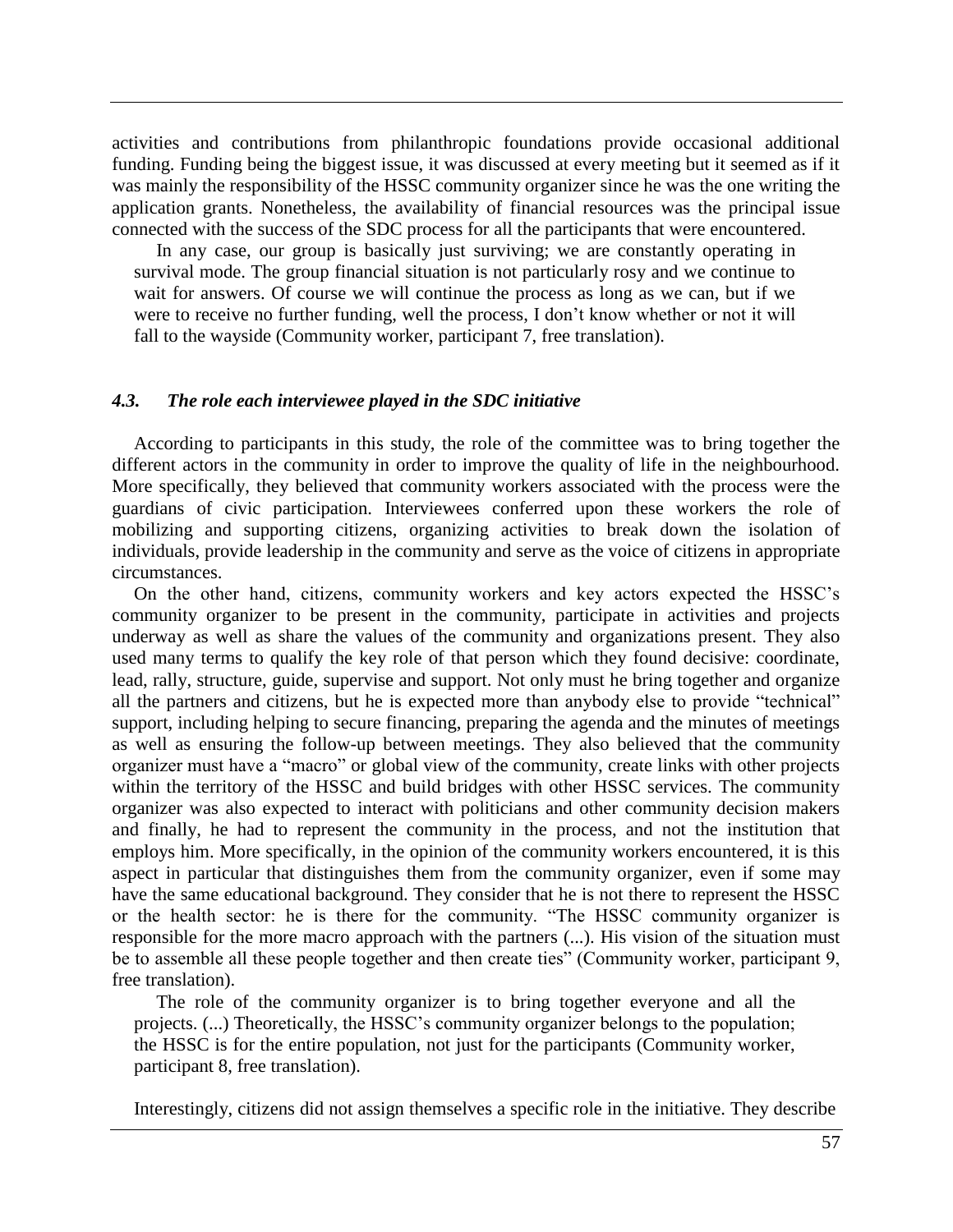themselves as volunteers that generously offer their time, linking their role to the notions of charity and mutual aid in the community. This is consistent with the observation of the steering group meetings, where most citizens are willing to organize social activities but very few engage in other tasks, such as funding or representation.

### **5. Discussion**

This case study allowed for the first time to document the implementation of a SDC process as defined in official documents of public health authorities in Quebec. It showed the scope of the work carried out by the many actors involved in it – citizens, community workers, key actors and a HSSC community organizer − in a specific community. The results also highlighted a certain number of issues raised by the process and began to reveal what is really happening in SDC in Quebec, over and above public health discourse and wish lists.

Although SDC is based on approaches familiar to community organizers such as local development, this ethnographic study revealed it introduced health concerns within an intervention process traditionally directed toward general living conditions. Since this research method has the potential to reveal power relations between communities and institutions that influence interventions, it helped situate in a more political context the roles played by beliefs and other cultural determinants in the process [\(Massé, 1995\)](#page-11-7). Our results confirmed that SDC is a health promotion strategy that has the capacity to consider the culture of place when deployed. SDC encourages public health stakeholders to recognize the fact that health is, above all, created in environments where people live, work, play and love as well as a resource interwoven in the fabric of daily life [\(O'Neill, Rootman, Dupéré, & Pederson,](#page-12-15) 2012). SDC positions health in a world where citizens and communities are mobilized to intervene on their living conditions within their own context, their community. As Massé eloquently writes:

A community is more than the sum of its members and is also more than the sum of interpersonal social relations. It is also a set of economic, political and social institutions that shape relationships between individuals and relations to disease and health. The community was there before the individual and survives him. Constantly changing, it has a history. It is in the community that the individual finds the professional and institutional resources capable to treat him, and it is what defines the structures used for services. In addition, the community is the place where the standards that determine the criteria of normality and tolerance to deviant behaviors arise. Finally, it is in the community that several risk factors for health manifest themselves: plant closures, destruction of affordable housing, neighborhood disputes, shortages of child care, parks and safe bike paths, etc. [\(Massé, 1995,](#page-11-7) p. 102, free translation).

Aubry and Potvin [\(2012\)](#page-10-0), using the concept of sociosanitary spaces, remind us that joint action and coordination among actors who control the systems through which resources are accessed are necessary to reduce health inequities. Although this concept is quite useful to interpret the SDC strategy, this study reveals that community actors, at least in the case of the SDC initiative in Stadacona, have little control over these systems. The SDC steering group, composed primarily of citizens and community workers, was mainly seen as a bridging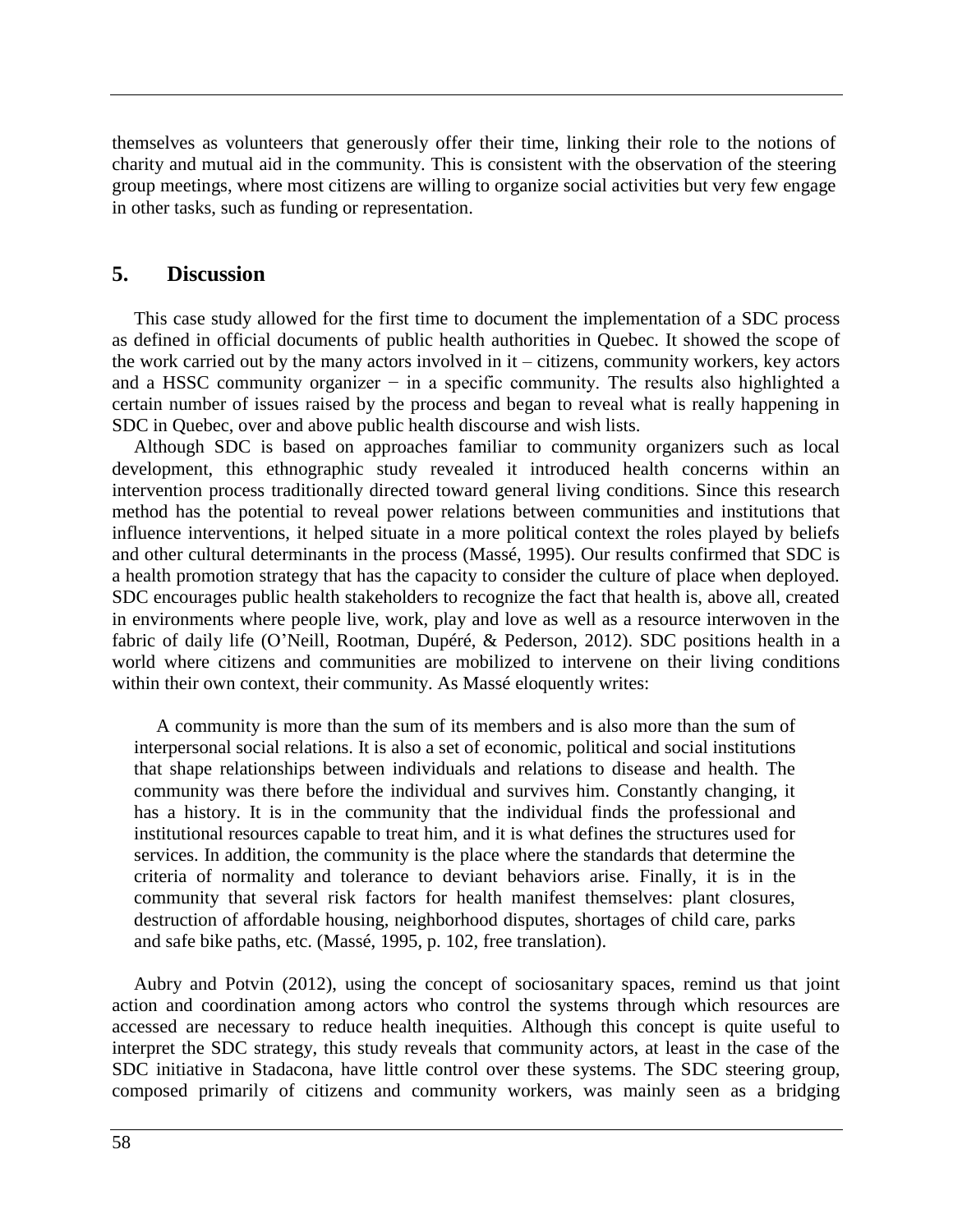mechanism to circulate information and share certain resources within the community. The citizens involved considered themselves as volunteers or charity workers and the community workers rarely dared go beyond the mandate of the organization they represented, namely recreation and food security. Almost three years into the process, it remained difficult for community actors to recognize that they could act on broader health determinants at work in their neighbourhood such as housing, urban planning and education.

Our case study thus clearly suggests the need to further consider the context in which a SDC initiative is taking place and examine anew the role of cultural and historical factors when wanting to implement one. In considering the culture of place in a specific community, one is brought to recognize that power relations are present in all settings and reproduce themselves in various contexts, including the social and built environments [\(Poland et al., 2005\)](#page-12-8). Our research data shows that the Stadacona community is still very influenced by the spirit of charity that has characterized services offered for decades by Catholic parishes in Quebec up to the 1960's and 1970's. Today, this has two important consequences for that community. First, its citizens view themselves as unpoliticized volunteers, rather than political actors taking their place in the city. Secondly, the participating organizations seem to find themselves in an awkward position, caught between offering services to alleviate poverty from a traditional standpoint and supporting the citizens in an approach aimed at improving living conditions that would demand more of a social and political commitment. This leads us to think that the concept of culture of place is very relevant to consider and that it should be documented much more thoroughly when deciding to implement a SDC intervention, complementing the more classical demographical and epidemiological information that is usually collected by public health practitioners

Our case study points in the direction that if practice is to follow the public health discourse, new forms of engagement seem to be needed to actualize the SDC strategy. This tension echoes the writings of Beck and Beck-Gernsheim [\(2002\)](#page-10-3), who contend that occidental societies are moving from an atomized world in which individuals focus on their own strategies for survival to a new one where individuals aspire to be the authors of their own life, and where solidarity and alliances are recreated on the basis of significant social and political events. In attempting to cope with social problems, individuals are forced to come together and engage in new forms of coalitions. According to these authors, it is these new alliances that will serve to broach inequalities and create utopic, but realistic, opportunities for action. For them, social cohesion is generated by new forms of individualization, self-organization and action that were not yet very present in Stadacona but where the conditions began to be present for them to emerge.

Indeed, SDC thus seems to be a pertinent strategy to consider, given the exclusion from power that communities such as Stadacona have endured. It might bring about the new alliances which Beck and Beck-Gernsheim [\(2002\)](#page-10-3) allude to. However, this study reveals that more work remains to be done so that people within the community, who are partnered with institutional stakeholders, see themselves as potential actors with enough power to intervene on structural determinants to improve their health and reduce health inequalities, as health promotion writers would expect them to act [\(Ridde et al., 2007;](#page-12-1) [Kickbush, 2007\)](#page-11-15). Unfortunately, the socio-political aspect had not yet been addressed in the implementation of the SDC process in Stadacona, as it is the case in most public health activities in Quebec [\(Ridde et al., 2007\)](#page-12-1).

Although interviewees wish their actions have an impact on living conditions, results showed that committee members engaged in the Stadacona initiative still view their principal responsibility as one of organizing social events to put people in touch with each other. One cannot negate that these activities have some potential impact on health. However, to intervene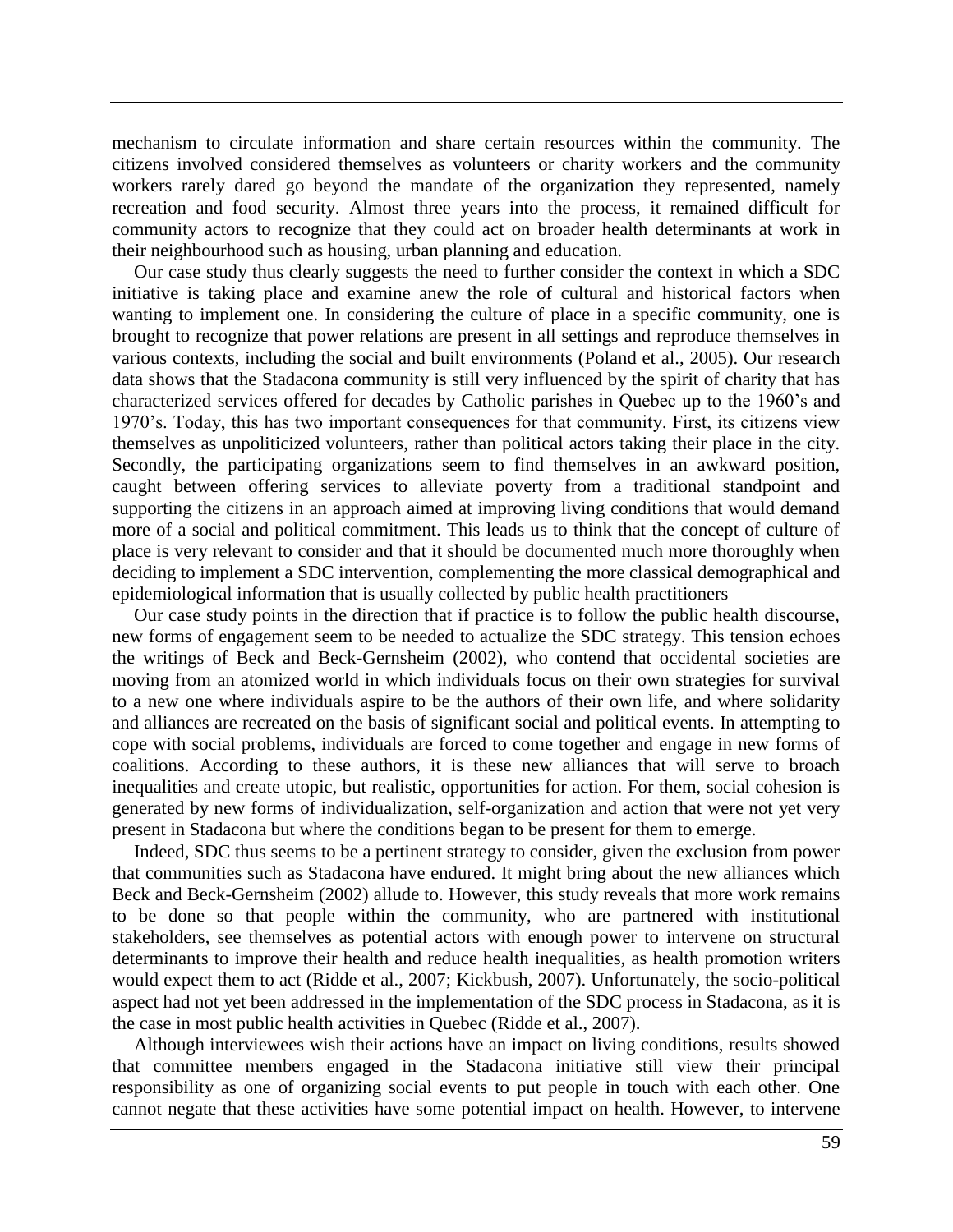on broader determinants, many authors highlight the importance of acting from a perspective of empowerment [\(Navarro, 2009\)](#page-11-16). In the case of this research, few interviewees saw themselves as having a significant impact on the development of their community. Therefore, the pursuit of a consciousness-raising process appears essential and could lead to the emergence of the alliances discussed above. As Robinson and Green [\(2011,](#page-12-7) p.3) remind us, "community development sees the importance of basing local programs on empirical evidence and not just the desire and preferences of local residents". Consequently, SDC should help develop interventions focused on political, economic, social and cultural factors and go beyond actions generally undertaken within the framework of community action in health promotion [\(Ridde et al., 2007\)](#page-12-1).

### **6. Conclusion**

In conclusion, SDC, as innovative as it may look in promoting health, would undoubtedly gain from being more explicitly rather than implicitly encouraged as it is at the present time, with much more attention devoted to the contextual and cultural aspects of a community situation, if its purpose is to deploy its full potential in reducing health inequities. Public health actors would then be better positioned to support SDC initiatives; they would also be able to reflect more thoroughly on the social, historical, economic, political and environmental factors that shape community development and integrate them in their interventions. As this study shows, beyond the obvious limits associated with the analysis of a single case, the principles behind SDC would also gain in being more explicit regarding the importance of sharing power and alliances to achieve SDC. Health could then more likely become a genuine local construction.

## **Acknowledgement**

First author would like to thank the Strategic Training Program in Transdisciplinary Research on Public Health Interventions: Promotion, Prevention and Public Policy for funding and all the authors would like to thank the anonymous reviewers for their relevant comments that helped improve the text.

## **References**

- <span id="page-10-1"></span>Atkinson, P., Coffey, A., Delamont, S., Lofland, J., & Lofland, L. (2007). Editorial introduction, In P. Atkinson, A. Coffey, S. Delamont, J. Lofland, & L. Lofland (Eds.), *Handbook of ethnography* (pp. 1-8). London, England: Sage.
- <span id="page-10-0"></span>Aubry, F., & Potvin, L. (2012). *Construire l'espace sociosanitaire: Expériences et pratiques de recherche dans la production locale de la santé*. Montréal, Canada: Presses de l'Université de Montréal.
- <span id="page-10-2"></span>Baribeau, C. (2005). Le journal de bord du chercheur. *Actes du colloque L'instrumentation dans la collecte des données de l'Association pour la recherche qualitative*, Hors-Série, *2*, 98-114.
- <span id="page-10-3"></span>Beck, U., & Beck-Gernsheim, E. (2002). *Individualization: Institutionalized individualism and its social and political consequences*. Los Angeles, CA: Sage.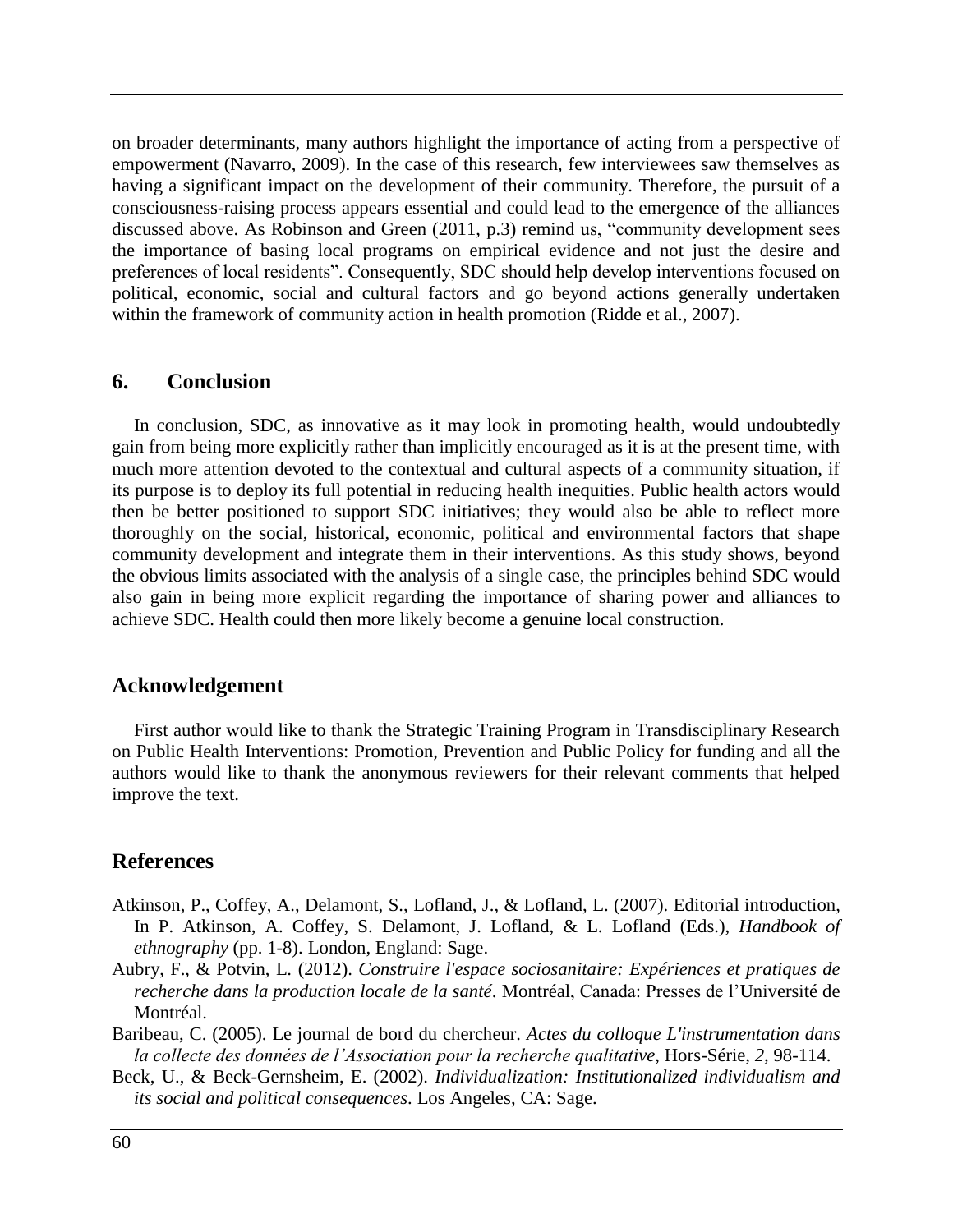- <span id="page-11-2"></span>Bernard, P., Charafeddine, R., Frohlich, K. L., Daniel, M., Kestens, Y., & Potvin, L. (2007). Health inequalities and place: A theoretical conception of neighbourhood. *Social Science & Medicine*, *65*(9), 1839-1852.
- <span id="page-11-3"></span>Bilger, M., & Carrieri, V. (2013). Health in the cities: When the neighborhood matters more than income. *Journal of Health Economics*, *32*(1), 1-11.
- <span id="page-11-14"></span>Blais, M., & Martineau, S. (2006). L'analyse inductive générale: Description d'une démarche visant à donner un sens à des données brutes. *Recherches Qualitatives*, *26*(2), 1-18.
- <span id="page-11-12"></span>Burawoy, M., Blum, J. A., George, S., Gille, Z., Gowan, T., Haney, L.,… Thayer, M. (2000). *Global ethnography: Forces, connections, and imaginations in a postmodern world*. Los Angeles, CA: University of California Press.
- <span id="page-11-13"></span>Coffey, A. (2002). Ethnography and self: reflections and representations. In T. May (Ed.), *Qualitative research in action* (pp. 31-331). London, England: Sage.
- <span id="page-11-5"></span>Cohen, A. K., & Schuchter, J. W. (2012). Revitalizing communities together. *Journal of Urban Health: Bulletin of the New York Academy of Medicine*, *90*(2), 187-196.
- <span id="page-11-4"></span>Collins, P. A., Hayes, M. V., & Oliver, L. N. (2009). Neighborhood quality and self-rated health: A survey of eight suburban neighborhoods in the Vancouver Census Metropolitan Area. *Health & Place*, *15*(1), 156-164.
- <span id="page-11-8"></span>De Leeuw, E., Duhl, L., & O'Neill, M. (2010). Healthy cities. In R. Hutchison (Ed.), *Encyclopedia of urban studies* (pp. 348-351). Thousand Oaks, CA: Sage.
- <span id="page-11-11"></span>Delisle, N. (2012). *Définition des concepts et des principes d'intervention en développement des communautés*. Longueuil, Direction de santé publique de la Montérégie, Agence de la santé et des services sociaux de la Montérégie.
- <span id="page-11-1"></span>Gore, D., & Kothari, A. (2012). Social determinants of health in Canada: Are healthy living initiatives there yet? A policy analysis. *International Journal for Equity in Health*, *11*, 41. doi:10.1186/1475-9276-11-41
- <span id="page-11-15"></span>Kickbush, I. (2007). Health governance: The health society. In D. McQueen & I. Kickbush (Eds.), *Health and modernity: The role of theory in health promotion* (pp. 144-161). New York, NY: Springer.
- <span id="page-11-10"></span>Leroux, R., & Ninacs, W. A. (2002). *La santé des communautés: Perspectives pour la contribution de la santé publique au développement social et au développement des communautés*. Montréal, Canada: Institut national de santé publique.
- <span id="page-11-6"></span>Mannarini, T., Rochira, A., & Talò, C. (2014). Negative psychological sense of community: development of a measure and theoretical implications. *Journal of Community Psychology*, *42*(6), 673-688.
- <span id="page-11-0"></span>Marmot, M. (2009). Closing the health gap in a generation: The work of the Commission on social determinants of health and its recommendations. *Global Health Promotion*, *1*, 23-27. doi: 10.1177/1757975909103742.
- <span id="page-11-7"></span>Massé, R. (1995). *Culture et santé publique: Les contributions de l'anthropologie à la prévention et à la promotion de la santé*. Montréal, Canada: Gaëtan Morin Éditeur.
- McQueen, D. (2007). Critical issues in theory for health promotion. In D. McQueen & I. Kickbush (Eds.), *Health and modernity: The role of theory in health promotion* (pp. 21-42). New York, NY: Springer.
- <span id="page-11-9"></span>MSSS (2008). *Programme national de santé publique 2003-2012*. Ministère de la Santé et des Services Sociaux, Direction Générale de la Santé Publique, Gouvernement du Québec.
- <span id="page-11-16"></span>Navarro, V. (2009). What we mean by social determinants of health. *International Journal of Health Service*s, *39*(3), 423-441.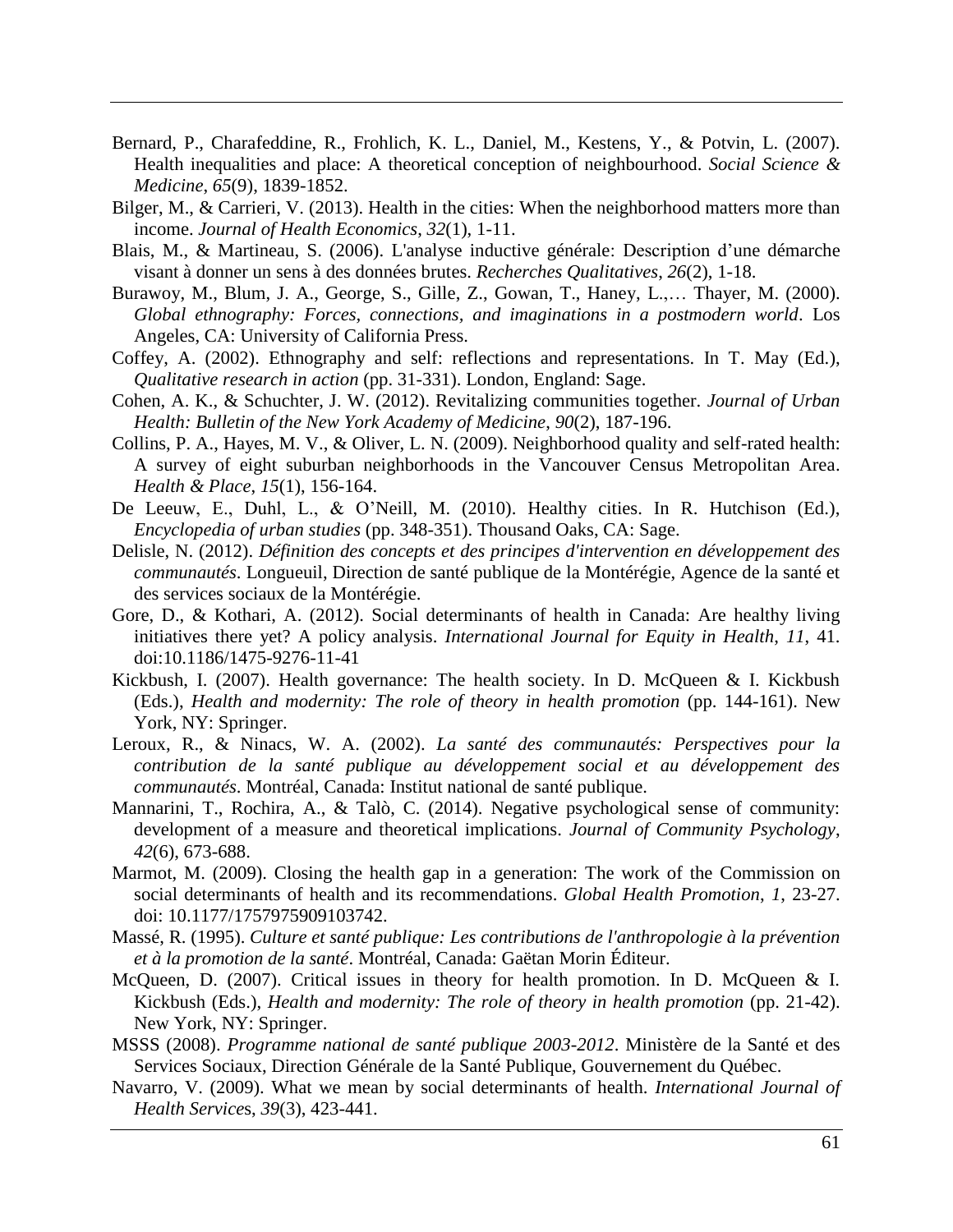- <span id="page-12-6"></span>O'Connor, B. (2013). From isolation to community: Exploratory study of a sense-of-community intervention. *Journal of Community Psychology*, *41*(8), 973-991.
- <span id="page-12-4"></span>O'Campo, P. (2012). Are we producing the right kind of actionable evidence for the social determinants of health? *Journal of Urban Health: Bulletin of the New York Academy of Medicine*, *89*(6), 881-893.
- <span id="page-12-15"></span>O'Neill, M., Rootman, I., Dupéré, S., & Pederson, A. (2012). The evolution of health promotion in Canada. In I. Rootman, S. Dupéré, M. O'Neill, & A. Pederson (Eds.), *Health promotion in Canada: Critical perspectives on practice* (pp. 3-17). Toronto, Canada: Canadian Scholars' Press.
- <span id="page-12-11"></span>Parent, A.-A. (2014). New public health actors in Quebec, Canada. *Perspectives in Public Health*, *134*(5), 249-250.
- <span id="page-12-10"></span>Parent, A.-A., O'Neill, M., Roy, B., & Simard, P. (2012). Entre santé publique et organisation communautaire: Points de convergence et de divergence autour du développement des communautés au Québec. *Revue de l'Université de Moncton*, *43*(1-2), 67-90.
- <span id="page-12-3"></span>Poland, B., Frohlich, K., & Cargo, M. (2008). Context as a fundamental dimension of health promotion program evaluation. In L. Potvin & D. McQueen (Eds.), *Health promotion Evaluation Practice in the Americas: Values and Research* (pp. 299-318). New York, NY: Springer.
- <span id="page-12-8"></span>Poland, B., Lehoux, P., Holmes, D., & Andrews, G. (2005). How place matters: Unpacking technology and power in health and social care. *Health and Social Care in the Community*, *13*(2), 170-180.
- <span id="page-12-0"></span>Potvin, L., Ginot, L., & Moquet, M.-J. (2010). La réduction des inégalités: Un objectif prioritaire des systèmes de santé. In L. Potvin, M.-J. Moquet & C. Jones (Eds.), *Réduire les inégalités sociales en santé* (pp. 52-61). Saint-Denis, France: INPES.
- <span id="page-12-1"></span>Ridde, V., Guichard, A., & Houeto, D. (2007). Social inequalities in health from Ottawa to Vancouver: Action for fair equality of opportunity. *Promotion & Education*, *14*, 12-16. doi: 10.1177/10253823070140020601x
- <span id="page-12-7"></span>Robinson, Jr., J.W., & Green, G.P. (2011). Developing communities. In J.W. Robinson, Jr. and G.P. Green (Eds.), *Introduction to Community Development* (pp. 1-10). Thousand Oaks, CA: Sage.
- <span id="page-12-5"></span>Robinson, R. G. (2005). Community development model for public health applications: overview of a model to eliminate population disparities. *Health Promotion Practice*, *6*(3), 338-346.
- <span id="page-12-12"></span>Roth, W. M. (2005). *Doing qualitative research: Praxis of method*. Rotterdam, The Netherlands: Sense Publishers.
- <span id="page-12-9"></span>Rothman, J., Erlich, J. L., & Tropman, J. E. (2001). *Strategies of community intervention*, 6th Ed. Itasca, IL: F. E. Peacock Publishers.
- <span id="page-12-2"></span>Sacker, A., Wiggins, R. D., & Bartley, M. (2006). Time and place: Putting individual health into context. A multilevel analysis of the British household panel survey, 1991-2001. *Health & Place*, *12*(3), 279-290.
- <span id="page-12-14"></span>Saldana, J. (2011). *Fundamentals of qualitative research*. New York, NY: Oxford University Press.
- <span id="page-12-13"></span>Thomas, D. R. (2006). A general inductive approach for analyzing qualitative evaluation data. *American Journal of Evaluation*, *27*(2), 237-246.
- Walter Rasugu Omariba, D. (2010). Neighbourhood characteristics, individual attributes and self-rated health among older Canadians. *Health & Place*, *16*(5), 986-995.